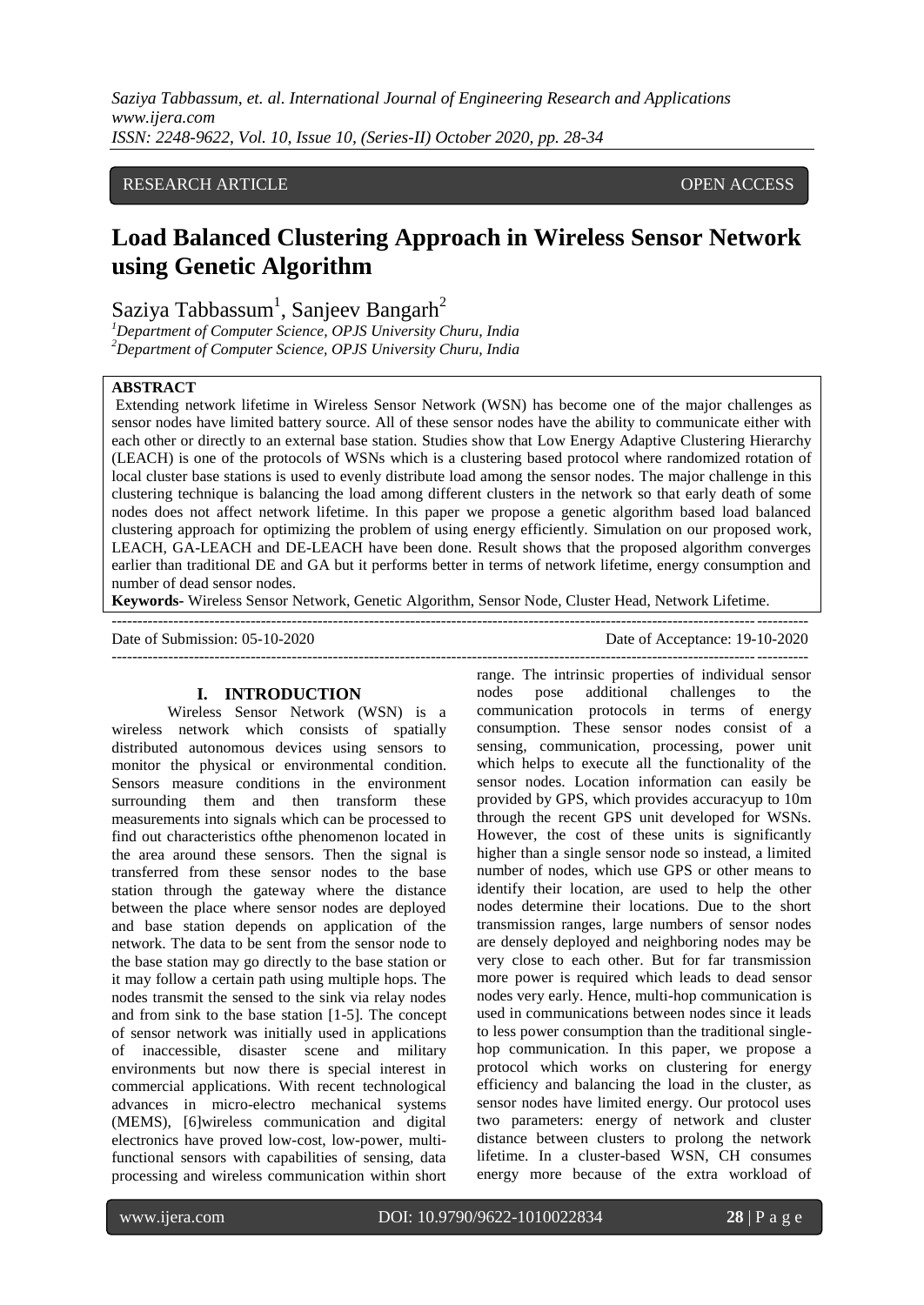receiving the sensed data, aggregation of sensed data and transmitting that aggregated data to the base station. If the formation of clusters is not properly done then it may result in the quick death of CHs which leads to the partition of network and degrades the overall performance of the WSN due to CH overload.We use genetic algorithm for optimizing the energy and cluster distance of network and find out amore efficient way to maximize the network lifetime by delaying the initial death of sensor nodes. Here, we are going to propose a clustering algorithm for WSNs to increase the lifetime of the network by controlling the faster death of highly loaded CHs.

## **II. RELATED WORK**

In recent years, numerous studies have been done on LEACH protocol for clustering and routing in WSNs. Cluster creation and assigning of clusterheads greatly contribute to overall system scalability, life, and energy efficiency. Heinzelman and et al [7] develop communication protocols which can have a significant impact on the overall energy dissipation of the networks. In this work, the author describes LEACH as a clustering based routing protocol where the whole load of the network is distributed to all nodes at a different point in time resulting in minimization of global energy usage. In LEACH clusters are formed by selecting the cluster head (CH) with a probability in each cluster, then data collection has been done by all the nodes in a cluster; later all the collected data is sent to CH of the cluster, this process is known as data aggregation. Once data aggregation has done then CH sends these aggregated data to the base station either directly or by multiple hops. However, the performance in heterogeneous networks is not very well because it selects CH without considering residual energy of the nodes. To solve this problem, researchers improved LEACH and proposed many algorithms [7-11].

LEACH [7], TEEN [12], APTEEN [13], PEGASIS[14] are prominent routing techniques for WSNs. Main procedure of cluster head selection was given by LEACH and that is further enhanced by SEP. TEEN introduced the concept of thresholds which gives good results in network lifetime by showing reactive nature whereas, in APTEEN nodes react on time critical situations as well as gives an overall scenario of the network at periodic intervals in a very energy efficient manner.

The authors in [15] highlight the challenges in clustering a WSN, discussing the several key issues that affect the practical deployment of clustering techniques in sensor network applications. To reduce the communication overhead and exploit data aggregation in sensor network, node clustering is a useful topology management approach. Here, the focus is made on a distributed clustering approach

which is suitable for the large-scale sensor network. The most compelling challenges are to schedule concurrent intra-cluster and inter-cluster transmissions, to compute the optimal cluster size, and to determine the optimal frequency for CH rotation in order to maximize network lifetime.

A new application specific low power routing protocol named ASLPR is introduced that takes into account some concepts from sensor nodes to elect the optimal cluster heads by Jalali and Shokouhifar in [16]. In this work, a hybrid algorithm based on genetic algorithm and simulated annealing is applied to optimize ASLPR in order to prolong the network lifetime, based on the application specifications. On the other hand, the proposed ASLPR protocol can maximize the defined lifetime scheme (e.g., FND, HND, etc.), based on the application. Simulation results show that the proposed hybrid optimization algorithm can efficiently balance the energy consumption of nodes and maximize the network lifetime.

All the above mentioned algorithms are based on the assumption that all the nodes in networks are distributed uniformly. In networks with non-uniform distribution, considering the network coverage problem, [17] proposed some unique cluster head selection technique to evenly distribute the clusters and prolong the network lifetime. In [18] P. K. Jana, et al has proposed a novel differential evolution (DE) based clustering algorithm for WSN to prolong the network lifetime by preventing the faster death of highly loaded CH. The main objective of the proposed algorithm is to prolong the network lifetime by preventing the initial death of the gateways.

## **III. METHODOLOGIES**

#### **1 Energy Model**

The proposed model incorporates radio model discussed by Heinzelman et al. [11] for energy consumed by sensor nodes in transmission of data, in which a free space (fs) model is used when the distance is less than a threshold value ; otherwise, multi-path (mp) model is used which is shown in figure 1.



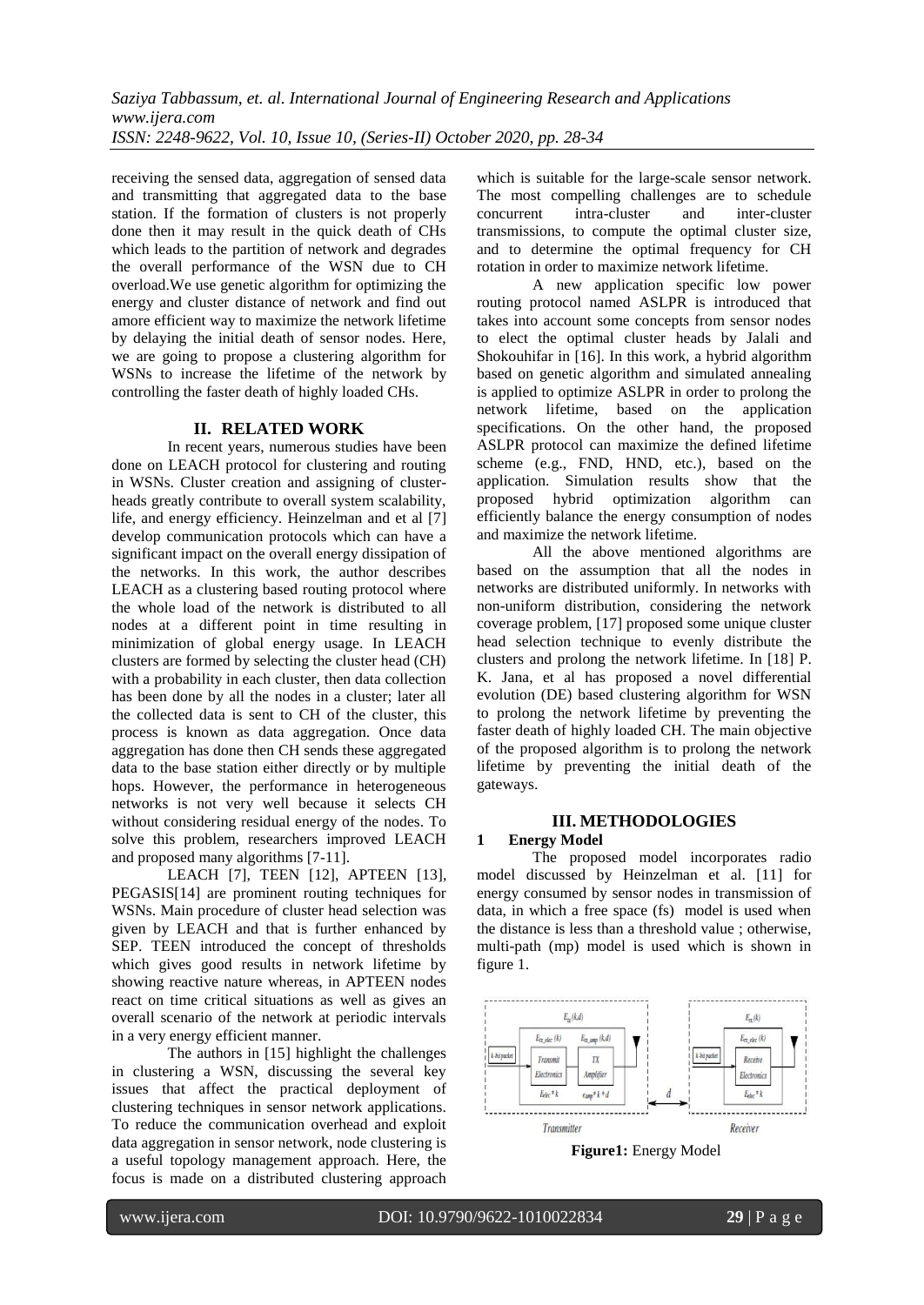Let  $E_{\text{elec}}$ , Efsand Emp be the energy required by the electronics circuit and by the amplifier in free space and multipath respectively. Then energy consumed by the sensor node radio to transmit a *k*bit data over a distance *d* is given as follows:

$$
E_{Tx}(k,d) = \begin{cases} \left(E_{elec} + \varepsilon_{fs} \times d^2\right) \times k, & d < d_0\\ \left(E_{elec}E + \varepsilon_{mp} \times d^4\right) \times k, & d \ge d_0\\ 1) \end{cases}
$$

The energy required by the radio to receive a *k*-bit message is given by

$$
E_{Rx}(k,d) = E_{elec} \times k \tag{2}
$$

The energy consumed in generation of *k*-bit messages is given by  $E_{elec}$  which depends on various factors such as digital encoding, modulation, filtering, and spreading of the signal. The amplifier energy  $\mathcal{E}_{f_s} d^2$  / $\mathcal{E}_{mp} d^4$ , depends on the distance between transmitter and the receiver and also on the acceptable bit error.

## **2 Network Model**

A wireless sensor network model is assumed in which sensor nodes are randomly deployed in the region, where each sensor node is assigned unique ids. From these sensor nodes, some CHs are selected using a threshold value and after deployment they become stationary. All sensor nodes and CHs can be heterogeneous but they cannot be recharged once deployed. A sensor node can be assigned to any CH which is in the communication range of the node. Sensor nodes have a list of CHs near them and they can be assigned to any one of the CH. Now the data collection is divided into rounds, in each round sensor nodes collect data from their environment and send sensed data to their respective CH. Upon receiving the data from sensor nodes CH first aggregates the data and then sends the aggregated data to the base station through the next hop relay node.

All communications are over a wireless link which is established between two nodes only if they are within the communication range of each other. Network lifetime can be calculated in various ways based on the residual energy of sensor nodes as the time at which the first node is dead, time at which half of the nodes are dead, and time at which the last node dies.

## **3 Proposed Work**

In LEACH protocol, there exist two phases: a setup phase and steady state phase. During the setup phase clusters are formed by choosing the node which satisfies the condition to become a CH. Now in the steady state phase, data transmission is done between the sensor nodes to CH and from CH to the base station. This method has a drawback that if data has to be sent from a CH which is far from the base station then more energy is required to transfer the data from so far and the node will die soon. So, to overcome this problem we are going to use a protocol based on LEACH and then using a genetic algorithm to optimize our problem.

In this paper, we are going to use a genetic algorithm for optimizing the problem of using energy efficiently in single hop clustering. Initially, network setup is done in which two steps are followed: the first step is to give unique IDs to all the sensor nodes, then from those sensor nodes CHs are selected based on their energy and the threshold value in equation (1) as same like LEACH. Once the CHs are chosen then clusters are formed by sensor nodes. CH broadcasts their IDs using CSMA MAC protocol. The CH can collect the information about sensor nodes and other CHs in its communication range. Now the sensor nodes decide to join one of the CH to which communication range they belong and then clusters are formed which is the second step. Sensor nodes send their data to CH according to the TDMA scheduleassigned to it. Now we present the methodology used in our algorithm for initialization of population vector, calculation of fitness function, mutation crossover, and selection in the following subsections.

**3.1 Initialization of Population Vector** The population vector is initialized by using a random generator which generates uniformly distributed number Rand (0, 1). It is generated independently of each component. The vector represents the complete assignment of sensor nodes to the CH in a cluster which can be represented as

$$
X_{i,G} = [x_{I,i,G}, x_{2,i,G}, x_{3,i,G}, ..., x_{N,i,G}]
$$
\n(3)

Where *N* is the dimension of the vector and  $x_{l,i,G}$ represents the assignment of sensor nodes to the CHs is the set of sensor nodes deployed in the network where,  $S = \{s_1, s_2, \ldots, s_n\}$  and  $s_{n+1}$  is the base station. *C* is the set of CHs selected from sensor nodes where,  $C = \{c_1, c_2, ..., c_m\}$ . In general, each sensor node is assigned here a unique ID and based on the communication range of nodes to the CH they form a cluster. The population vector represents the information about the sensor nodes in the cluster. This type of vector representation is a part of a clustering algorithm and addition or deletion of any node in the network requires re-clustering.

**3.2 Fitness Function:** Now we construct the fitness function which evaluates the individual particle in the population. The main objective of our proposed work is to maximize the lifetime of the network by delaying the initial and final death of the nodes. It is achieved by minimizing the energy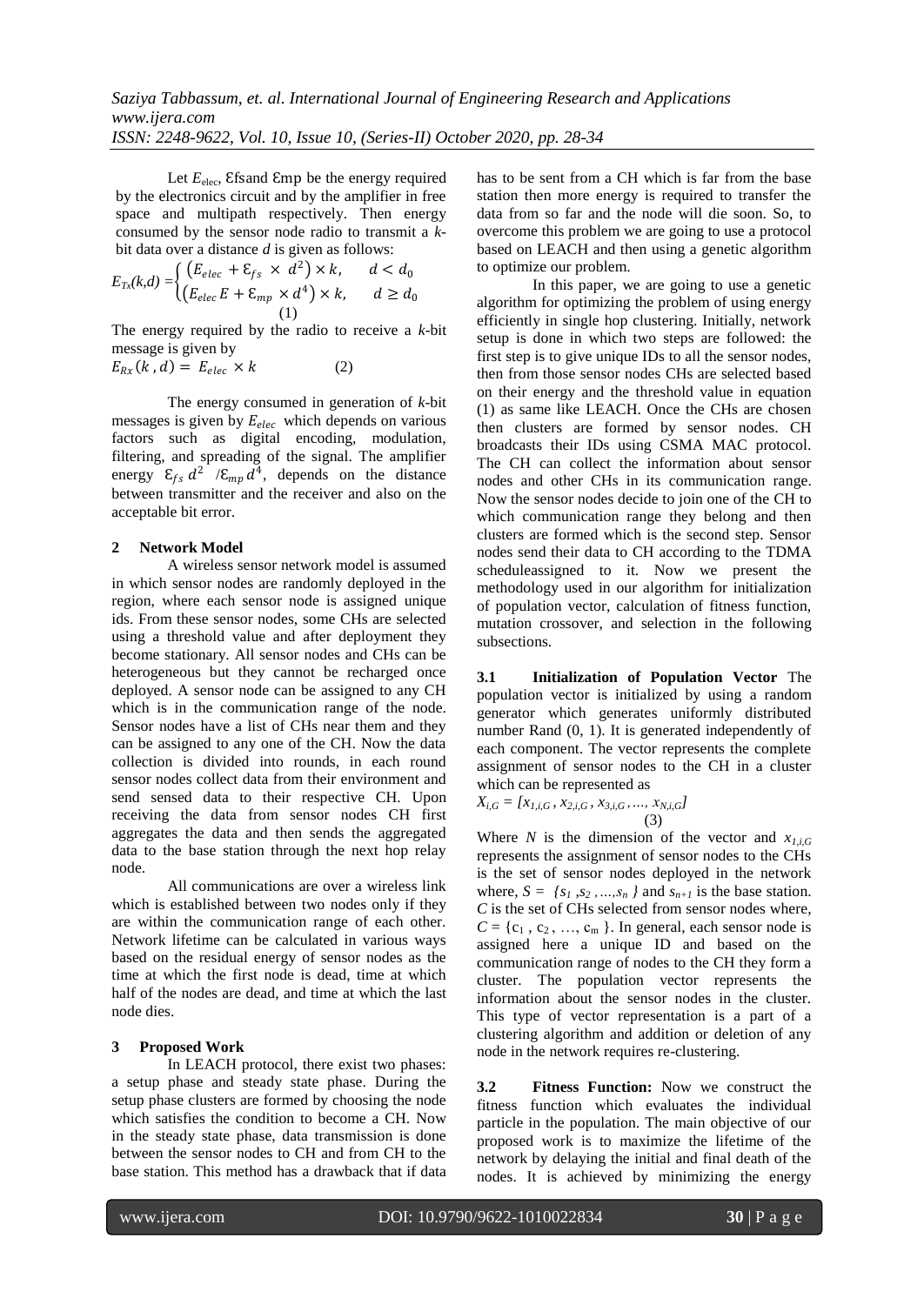*Saziya Tabbassum, et. al. International Journal of Engineering Research and Applications www.ijera.com ISSN: 2248-9622, Vol. 10, Issue 10, (Series-II) October 2020, pp. 28-34*

consumption and minimizing the cluster distance, i.e., minimizing the distance between sensor nodes and corresponding CHs.

**3.2.1 Energy of CH:** the main principle of the maximization of the energy of CH is that the CH with lower residual energy should have a lower rate of energy consumption per round as compared to the CH with higher residual energy. Therefore, energy consumption of CH with number of member sensor node due to inter cluster activity in a single round is given as:

Egate 
$$
(c_i) = n_i * E_R + n_i * E_{DA} + E_T(c_i, BS)
$$
  
(4)

Where, CH  $c_i$  has  $n_i$  number of sensor nodes assigned.  $E_R$  is the energy consumption due to data receiving from other sensor nodes. *EDA* is the energy consumption due to data aggregation of data collected from different sensor nodes.  $E_T$  is the energy consumption due to data transmission to the base station.  $dist(c_i, BS)$  is the Euclidean distance between the CH and the base station. Let *Eres* denote the residual energy of CH or remaining energy of that node. Therefore, lifetime of the CH defined as

$$
L(i) = \frac{Eres\left( ci\right)}{Egate\left( ci\right)}
$$

Our objective is to maximize the lifetime, therefore larger the value of  $L(i)$  higher is the fitness value i.e. *Fitness*  $\alpha L$ 

(6)

(5)

**3.2.2 Average Cluster Distance:** Some sensor nodes are forced to join the CH which is far from them. These sensor nodes consume extra energy for transmitting data to the CH resulting in the faster death of the node. Therefore, we should minimize the average cluster distance so that this problem does not occur. Thus, average cluster distance is given by

$$
AvgDist = \sqrt{\frac{1}{m} \sum_{j=1}^{m} {\mu_D - AvgClassic(i) \ }^2}
$$
\n(7)

Where, *m* is the number of CH, and  $\mu_D = \frac{1}{m}$  $\frac{1}{m}\sum_{j=1}^{m}AvgClassDist$ 

(8)  
\n
$$
AvgClusDist(ci) = \frac{1}{n_j} \sum_{i=1}^{n} \{dist(s_i, c_j) * \mathfrak{a}_{i,j}\}\
$$
\n(9)

Where,  $a_{i,j}$  is a Boolean Variable such that  $a_{i,j}$  is 1 if sensor node  $s_i$  is assigned to CH  $c_j$ , otherwise it is 0. The shorter the *AvgDist* higher is the fitness value. Therefore, fitness function is

$$
Fitness \propto \frac{1}{AvgDist}
$$
 (10)

Equation (6) and (10) combined imply that *Fitness* <sup>∝</sup> AvgDist

$$
Fitness = K * \frac{L}{AvgDist}
$$

Where  $K$  is a proportionally constant and we assume  $K = 1$ .

(11)

(12)

Therefore, Fitness = 
$$
\frac{L}{AvgDist}
$$

Vectors are evaluated by the fitness function. Higher the fitness value better is the chromosome.

**3.3 Crossover, Mutation & Selection**: To produce a new population from a selected population we have randomly used uniform crossover or *k*-point crossover where,  $k = 1, 2, 3$ , or selected randomly for crossover operation.

To improve the fitness value of an individual, mutation is applied after the process of crossover. To perform the mutation over an individual instead of randomly selecting a gene, as in standard GA, we select the node, say node i, in the chromosome which dissipates the maximum energy due to receiving and transmitting its data. The main purpose of selecting node i as the critical node for mutation is to reduce the total energy dissipation by the node and hence to increase the network lifetime. It can be done either by replacing edge i to j from critical node i to edge i to k where k is randomly chosen from nodes which are closer to node i than j and also closer to the base station than i, or by diverting some incoming flow away from node i by randomly deleting an existing edge u to i, and adding an edge u to v to some node v which is closer to the base station than u. In our work, we have considered the mutation rate as 0.05, and during this process the load of CH in a highly loaded cluster is reduced.

Selection for an individual is carried out by using Roulette-Wheel Selection method, where the probability of being selected increases with the fitness value of the individual chromosome [42, 43].

## **IV. SIMULATION RESULT**

We performed an extensive experiment on our proposed work and it was taken on a diverse number of sensor nodes between 100 to 500 and cluster heads ranging between 15 and 50 in an area of 200m×200m. All the sensor nodes are assigned initial energy 2J. To execute our proposed algorithm using GA we considered an initial population of 100 chromosomes, crossover rate, scaling factor, and mutation rate is taken as 0.7, 0.5 and 0.05 respectively. We have compared our proposed work with protocols like LEACH, GA-LEACH, and DE-LEACH. Experiments were performed on two scenarios and in both of them the sensing region is 200m×200m.

**First Scenario:** we choose the network in which default deployment of nodes is done and number of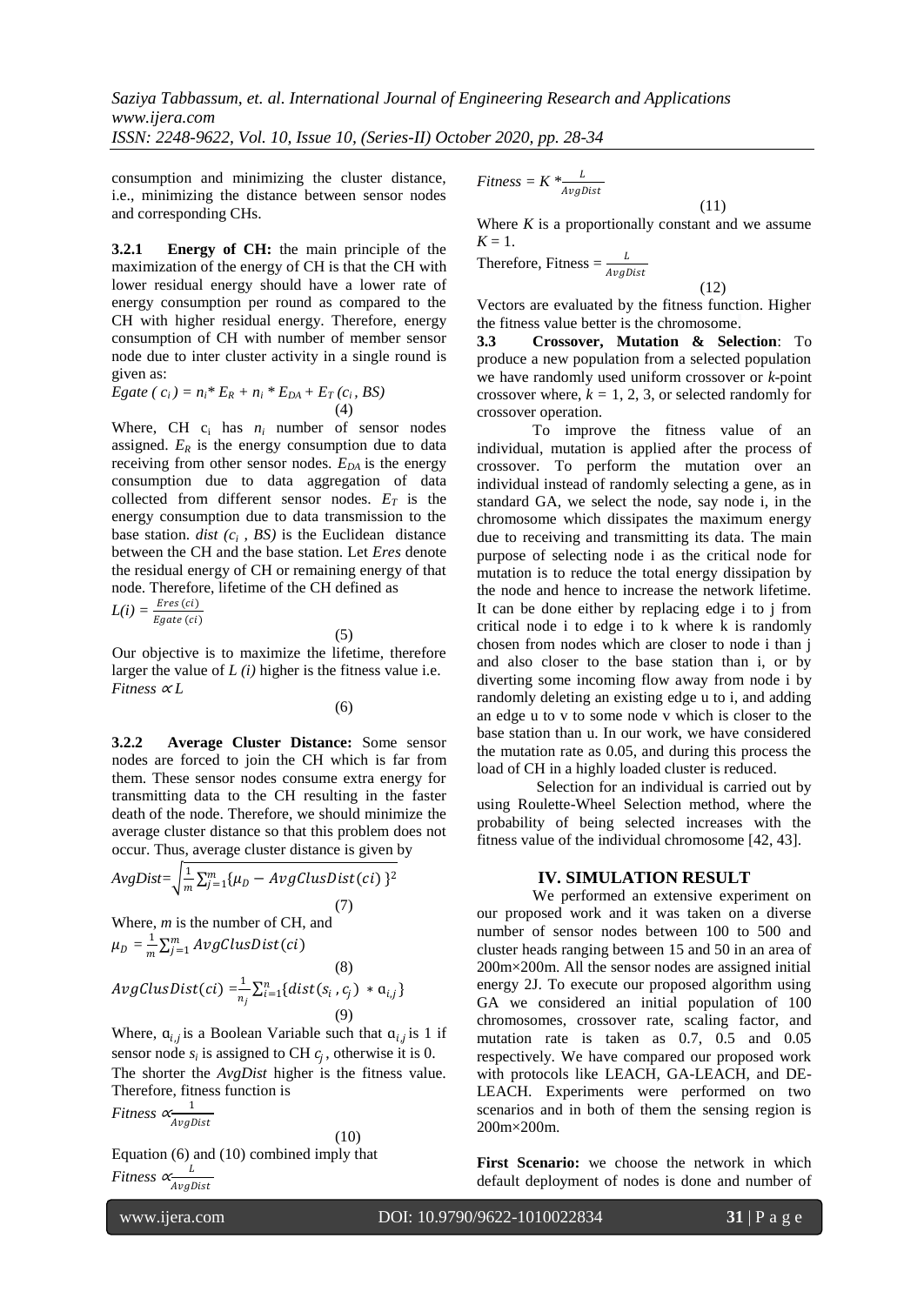*Saziya Tabbassum, et. al. International Journal of Engineering Research and Applications www.ijera.com ISSN: 2248-9622, Vol. 10, Issue 10, (Series-II) October 2020, pp. 28-34*

#### CH is fixed to 30.

**Case I:** 300 sensor nodes were taken and the base station is considered in the center of the region. Figure 2 shows a comparison of proposed protocol with other protocols in terms of dead sensor nodes. Here, our derived fitness function takes care of residual energy and energy consumption of nodes as well as the distance between clusters. Here we find out that as compared to other protocols initial death is somewhat early than that of DE. But after half of the nodes are dead the energy of DE gets deplete earlier as compared to that of our proposed model. Our approach takes care of the load of CHs in the cluster and it reduces the load in setup phase only. In the second case of the first scenario, we have considered **Case II:** 500 sensor nodes were taken and the base station is at the center of the network which is shown in figure 3. Here, we find that if the region is small and a number of nodes are more after a certain point the node's energy starts to deplete faster.

**Second Scenario:**we choose node deployment to be done randomly and the number of CH changes every time range between 27 and 50 and selected randomly. **Case I:**we have taken 300 sensor nodes and a base station in the center of the region. In this case, we have compared different approaches with our approach and it is very similar to the first case of the first scenario as shown in figure 4. It is clear that from comparing the two scenarios of 300 sensor nodes, the first scenario has a longer lifetime as compared to that of the second scenario, this is because in the second scenario number of CH is not fixed and load distribution of cluster is uneven.

**Case II:**we have deployed 500 sensor nodes in the environment and base station, is at the center of the region. As shown in figure 5the lifetime of our approach is better than any other because we have chosen CH on the basis of residual energy of the node. If a node has energy less than determined than it will not take that node as a CH. The rate of being dead of a node increases faster after half of the sensor nodes are dead because there is a large number of sensor nodes in a small region.

#### **FIRST SCENARIO: Case I**



**Figure 2:** Comparisonin terms of dead sensor node







#### **SECOND SCENARIO: Case I**



**Figure 4**: Comparison in terms of dead sensor nodes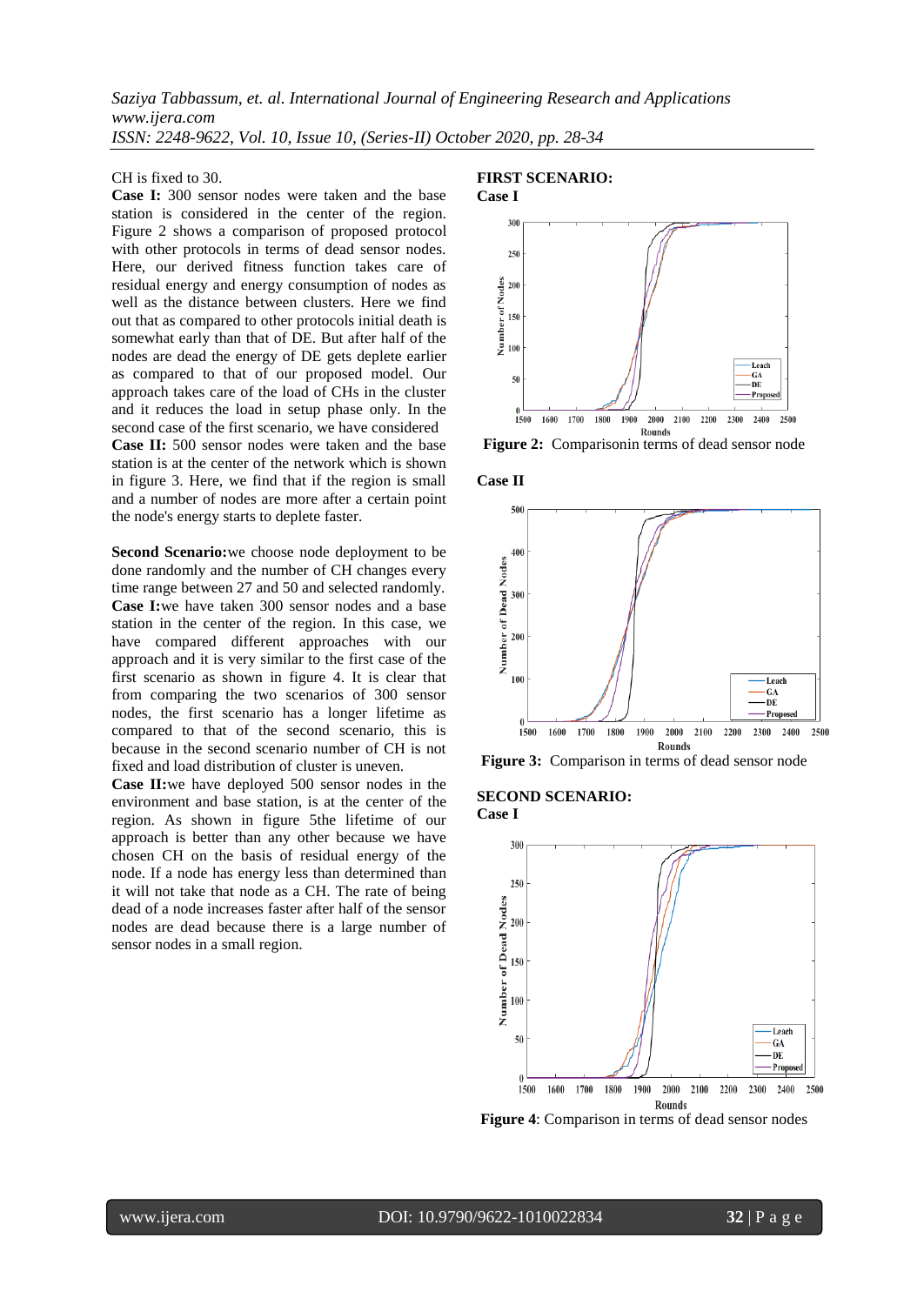

**Figure 5**: Comparison in terms of dead sensor nodes

#### **V. CONCLUSION**

In this work, we have presented a genetic algorithm based clustering approach for wireless sensor networks. The proposed approach has introduced an efficient vector encoding scheme to improve the performance of the clustering algorithm. We have also derived an efficient fitness function for enhancing network lifetime significantly. The fitness function takes care of energy consumption of CH as well as sensor nodes. The experimental result has shown that proposed algorithm converges faster than traditional DE and GA, but it performs better than the existing algorithm in terms of network lifetime, energy consumption, and a number of dead sensor nodes. Our objective is here achieved not only by minimizing energy consumption of network, but also maximizing the lifetime by taking care of lifetime of CH. In our work, we have introduced a threshold point for the selection of CH so that the CH with lower residual energy cannot become a CH. This is the main reason behind maximizing the lifetime of the network because nodes with higher residual energy are only selected as CH. Here, we have used standard deviation for minimizing the average distance between clusters. Standard deviation takes care of the distant nodes from the base station and nodes which are near to the base station, find out the variance between each cluster. Hence, our second objective is also fulfilled hence, a delay in nodes early death. The node deployment in the first case has the best lifetime among all four cases because in this case the nodes having lower residual energy have a lower rate of energy consumption as compared with nodes with higher residual energy. In this case node distribution is evenly done which is not present in both cases of second scenario.

#### **REFERENCES**

[1]. Wireless Sensor Network Perspective by JUN ZHENG.

- [2]. Mts420 environment sensor board. Available at http://www.xbow.com.
- [3]. D. Trossen and D. Pavel, "Sensor networks, wearable computing, and healthcare Applications", IEEE Pervasive Computing, vol. 6, no. 2, Apr. – June 2007, pp. 58 – 61.
- [4]. F. Koushanfar, M. Potkonjak, and A. Sangiovanni - Vincentelli,"Fault – tolerance techniques for ad hoc sensor networks", Proceedings of IEEE Sensors, vol. 2, June 2002, pp. 1491 – 1496.
- [5]. Wireless Sensor Networks Ian F. Akyildiz and Mehmet Can Vuran c 2010 John Wiley & Sons, Ltd.
- [6]. "An introduction to MEMS", Prime Faraday Technology Watch – January 2002.
- [7]. Wendi Rabiner Heinzelman, Anantha Chandrakasan, and Hari Balakrishnan, "Energy Efficient Communication Protocol for Wireless Micro-Sensor Networks", Proceedings of the 33rd Hawaii International Conference on System Sciences – 2000.
- [8]. J. N. Al Karaki and A. E. Kamal, "Routing techniques in wireless sensor networks: A survey", IEEE Wireless Communications, vol. 11, no. 6, Dec. 2004, pp. 6 – 28.
- [9]. Siva D. Muruganathan, Daniel C. F. Ma, Rolly I. Bhasin, and Abraham O. Fapojuwo "A Centralized Energy-Efficient Routing Protocol for Wireless Sensor Networks", IEEE Radio Communications March 2005.
- [10]. Md. Solaiman Ali, Tanay Dey, and Rahul Biswas, "Advanced LEACH Routing Protocol for Wireless Microsensor Networks",<br>Department of Computer Science & Department of Computer Science & Engineering Khulna-9203, 5th International Conference on Electrical and Computer Engineering ICECE 20-22 December 2008.
- [11]. Heinzelman, W. B., Chandrakasan, A. P., Balakrishnan, H. (2002), "An application specific protocol architecture for wireless microsensor networks". IEEE Transactions on Wireless Communications, 1(4), 660.
- [12]. Arati Manjeshwar and Dharma P. Agrawal,"A Routing Protocol for Enhanced Efficiency in Wireless Sensor Networks", Center for Distributed and Mobile Computing OH 45221- 0030, 0-7695-0990
- [13]. Arati Manjeshwar and Dharma P. Agrawaly"A Hybrid Protocol for Efficient Routing and Comprehensive Information Retrieval in Wireless Sensor Networks Center for Distributed and Mobile Computing", ECECS Department, University of Cincinnati, Cincinnati, OH 45221-0030.
- [14]. Stephanie Lmdsey and Cauligi S. Raghavendra, "Power-Efficient GAthering in